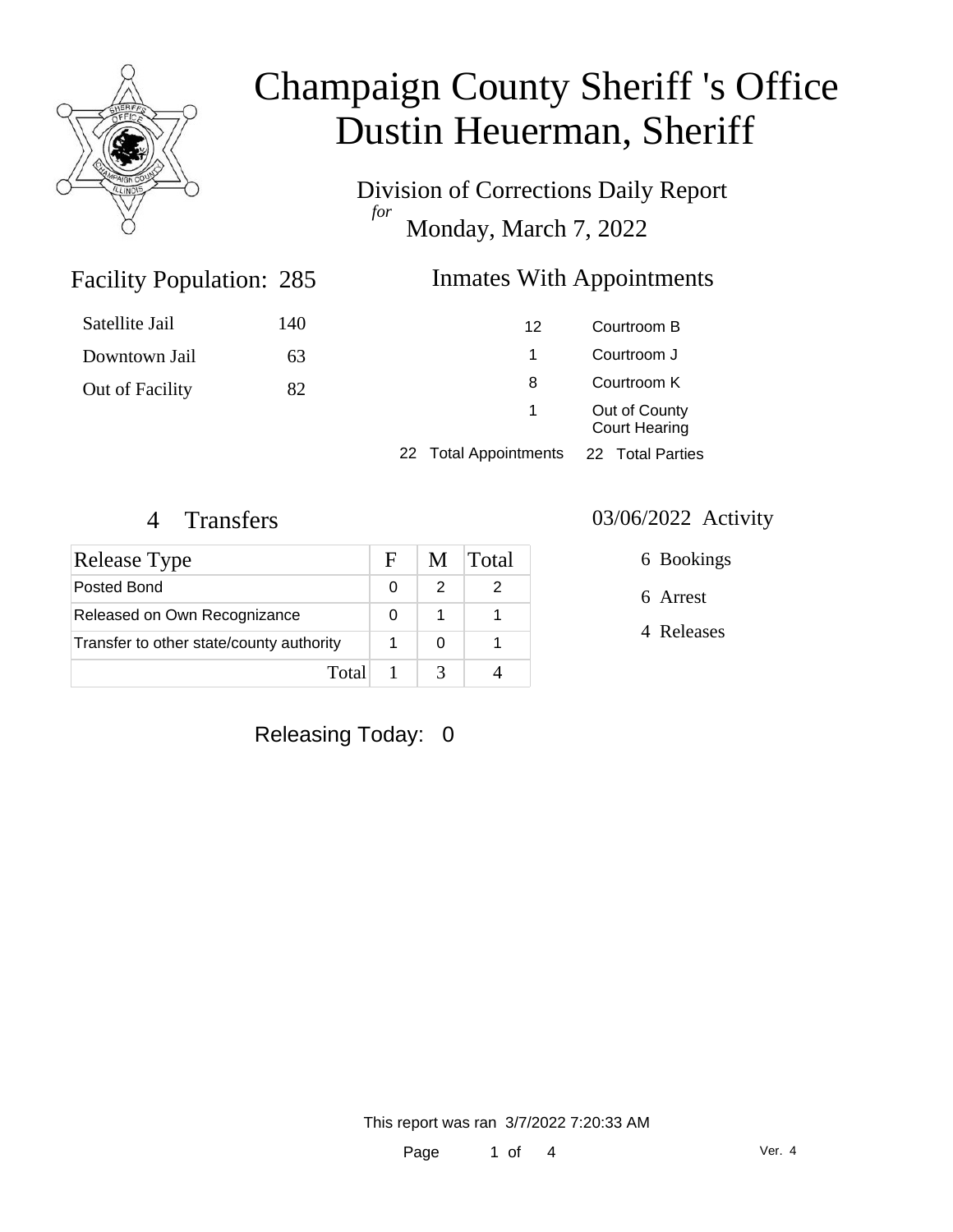

Division of Corrections Daily Report *for* Monday, March 7, 2022

#### Custody Status Count

- Electronic Home Dentention 14
	- Felony Arraignment 10
	- Felony Pre-Sentence 5
		- Felony Pre-Trial 206
	- Felony Pre-Trial DUI 4
	- Felony Sentenced CCSO 6
	- Felony Sentenced IDOC 29
	- Misdemeanor Arraignment 3
		- Misdemeanor Pre-Trial 3
			- Petition to Revoke 1
			- Remanded to DHS 4
				- Total 285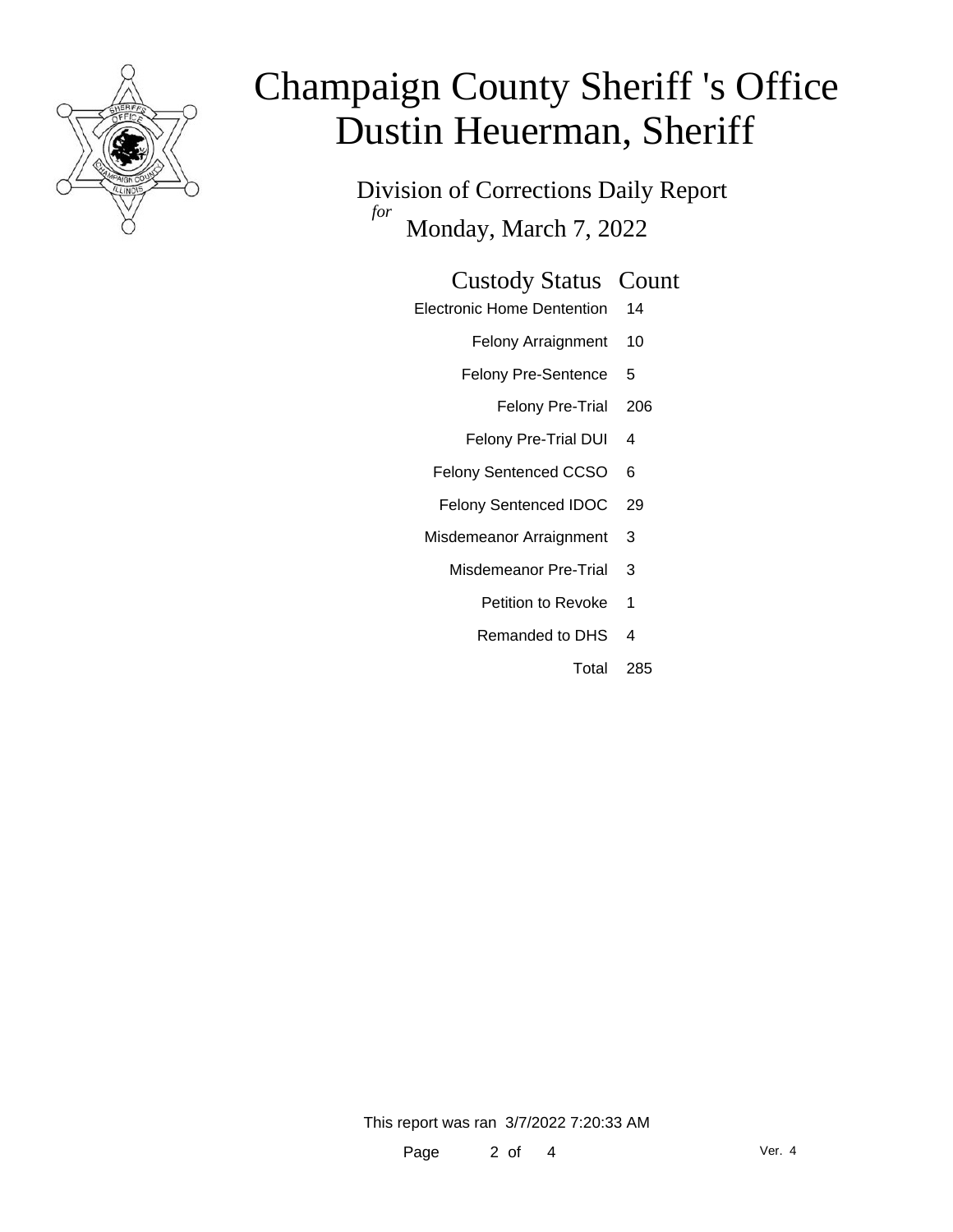

Division of Corrections Daily Report *for* Monday, March 7, 2022

## Inmates With Appointments

| <b>Jailing Party Name</b>      | Location                       | Number of Records / Node |
|--------------------------------|--------------------------------|--------------------------|
| ACERO, EDGAR DANIEL            | Courtroom K                    | 1 / Satellite Jail       |
| BIALESCHKI, JONATHON MICHAEL   | Courtroom K                    | 1 / Satellite Jail       |
| BROWN, CODY RUSSELL            | Courtroom J                    | 1 / Satellite Jail       |
| CHAPPLE, MALIK BIANCO          | Courtroom B                    | 1 / Satellite Jail       |
| COLSON, WAYNE ARTHUR, Third    | Courtroom B                    | 1 / Out of Facility      |
| FERRELL, BRIAN JAMAL           | Courtroom K                    | 1 / Satellite Jail       |
| FRANDLE, MARK RYAN             | Courtroom B                    | 1 / Satellite Jail       |
| HARRIS, MARTELL TE'SHAWN       | Courtroom B                    | 1 / Satellite Jail       |
| HAYES, DEVON JERMAINE          | Courtroom B                    | 1 / Downtown Jail        |
| HILL, TYTIANA                  | Courtroom K                    | 1 / Satellite Jail       |
| HOWARD, BRION LIN              | Courtroom B                    | 1 / Satellite Jail       |
| KINSEL, EVERAL MICHAEL WILLIAM | Out of County Court<br>Hearing | 1 / Downtown Jail        |
| LACY, MALIK SHAKUR             | Courtroom K                    | 1 / Satellite Jail       |
| LEWIS, RICHARD ANTHONY         | Courtroom K                    | 1 / Satellite Jail       |
| LILLARD, LAWRENCE TYRONE       | Courtroom B                    | 1 / Out of Facility      |
| MILES, DEVLON VON, Junior      | Courtroom B                    | 1 / Downtown Jail        |
| PICKENS, DANTE DEVON           | Courtroom K                    | 1 / Satellite Jail       |
| PICKENS, JOSEPH PARNELL        | Courtroom B                    | 1 / Satellite Jail       |
| REXROAD, CALVIN ALLEN          | Courtroom B                    | 1 / Satellite Jail       |
| ROBINSON, DONNELL LEVON        | Courtroom B                    | 1 / Downtown Jail        |
| RUNGE, ANDRE MARSEAN           | Courtroom B                    | 1 / Out of Facility      |
| <b>WILSON, BRANDON LARON</b>   | Courtroom K                    | 1 / Satellite Jail       |

### **Transfers**

HOLLAR, STEVE RIEL Released on Own Recognizance Satellite Jail